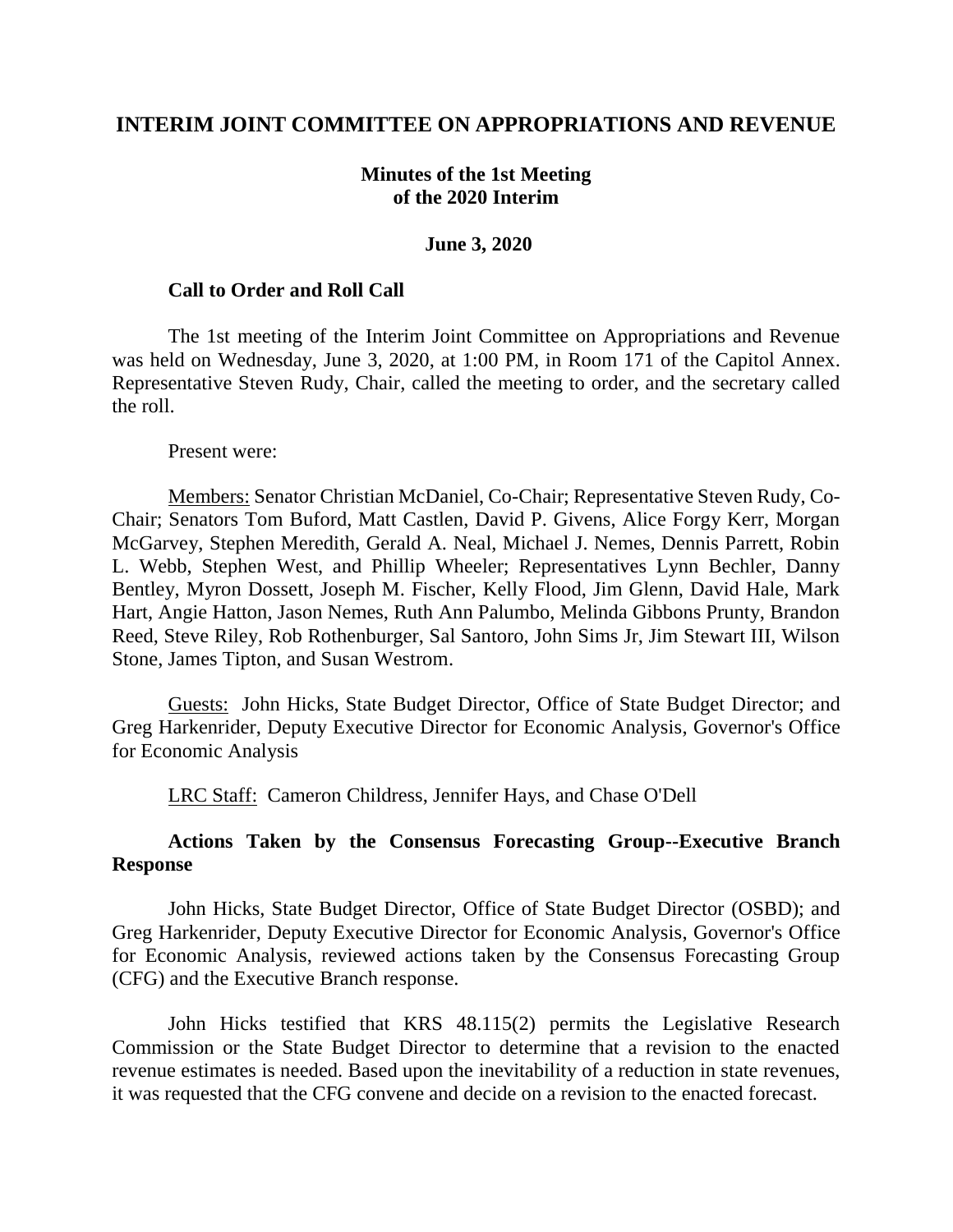A budget reduction plan is included in Regular Session 2020 House Bill 352. The budget reduction plan calls for all three branches of state government to prepare a specific plan in the event of a revenue shortfall.

The delayed income tax filings made the forecast revision more difficult. Governor Beshear delayed the state personal and corporate income tax filing deadline until July 15. The Finance and Administration Cabinet's Department of Revenue (DOR) and Office of the Controller coordinated with OSBD to ensure that the delayed tax filing receipts would still be posted to Fiscal Year (FY) 2020. As a result, final general fund revenues will not be known until late July.

The General Assembly chose to use the CFG's pessimistic revenue estimate from December, 2019, as the enacted 2020-2021 budget. The May 2020 revised CFG revenue estimate is \$456 million lower or a four percent decline than the enacted estimate for FY 2020. Most of the revenue estimate reductions are in individual income and sales and use taxes. Reductions in corporate income and limited liability entity tax (LLET) make up roughly 20 percent of the shortfall. The FY 2020 estimate is a 3.5 percent decline from FY 2019. The CFG's revised fourth quarter estimate for FY 2020 projects a 22.5 percent reduction in receipts from the fourth quarter of FY 2019.

The revised FY 2020 CFG estimate for road fund receipts is \$161.8 million lower than the enacted estimate, or a 10.4 percent reduction. The bulk of the reduction in receipts comes from the motor fuels tax and the motor vehicle usage tax. The estimate for May and June FY 2020 tax receipts for motor fuels and motor vehicle usage are down 56.2 percent from the actual receipts from May and June FY 2019.

The CFG chose the pessimistic scenario for the purposes of the May and June revision. Real GDP contracted 16.4 percent in the fourth quarter of FY 2020. Kentucky non-farm employment growth was flat in January through March, and is expected to drop almost 11 percent in the fourth quarter of FY 2020. There is projected to be a 10.7 percent decline in Kentucky manufacturing employment in the fourth quarter of FY 2020. Kentucky wages and salaries are projected to be reduced by 24.3 percent in the fourth quarter.

Fund transfers, unexpended debt service, reduction in appropriations, and funds available in the budget reserve trust fund are all typically used to balance the budget. A fourth quarter revenue shortfall of four percent is unprecedented in recent times.

The Executive Branch has put in place hiring restrictions and imposed limits on discretionary spending unrelated to the COVID-19 response. The Executive Branch has also asked state agencies for preliminary spending reduction plans, with a target of 12.5 percent of remaining budgets. Statewide constitutional officers were also asked to provide spending reduction plans once the CFG revised the revenue estimate.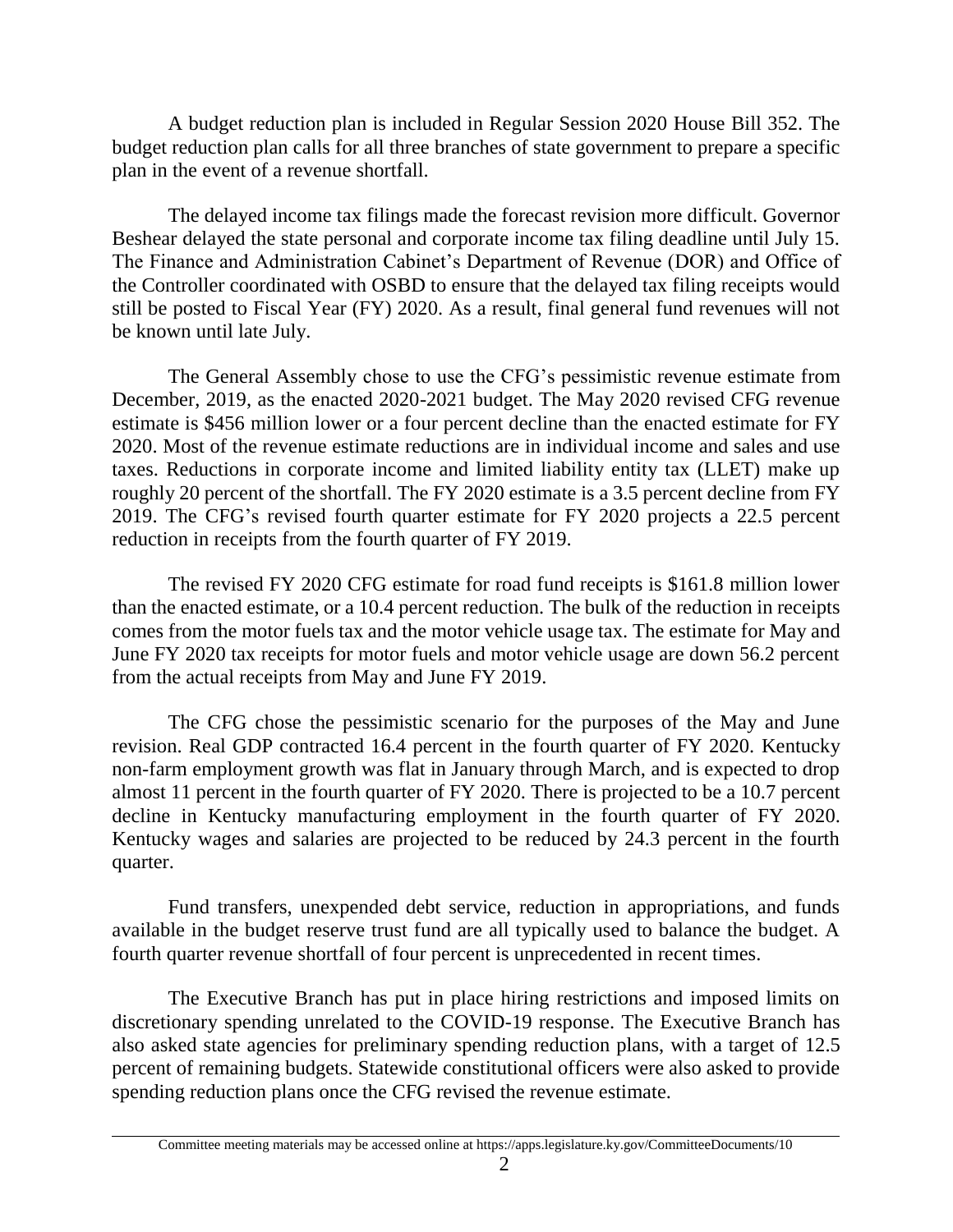A road fund budget reduction plan is underway. Revenue sharing amounts with cities and counties is estimated to fall by \$37.1 million. This amount is reduced automatically based on motor fuels tax receipts.

In response to a question from Representative Rudy, Mr. Hicks stated that the CFG met when it did in order to have more time to trigger some of the budget reduction authorities that the Governor has for the Executive Branch. He continued to say that the intention was to give state agencies more information as early as possible.

In response to a question from Senator McDaniel, Greg Harkenrider stated that the affiliated expenses related to Paycheck Protection Program, administered by the United States' Small Business Administration would no longer be deducted on the 2020 tax return, which would make cost of goods sold go down, and this would have a positive impact on the corporate income and LLET receipts. Mr. Harkenrider continued to say that corporate income receipts are not currently behaving in a traditional fashion. Representative Rudy added that Kentucky state returns are not tied to the current federal definition of cost of goods sold, so there may not be any benefit seen.

In response to a question from Representative Tipton, Mr. Hicks testified that the estimated individual and corporate income receipts for May and June of FY 2020 take into account anticipated revenue from delayed July tax filings. In response to a follow up question from Representative Tipton, Mr. Hicks stated that Transportation Secretary Jim Gray hopes that the letting process can begin again in July.

# **CARES Act Funding Received--How Funding Will Be Spent**

John Hicks, State Budget Director, Office of State Budget Director, reviewed the funding Kentucky received from the CARES Act and how the funds will be spent.

Mr. Hicks testified that congress increased the share that the federal government pays on Medicaid benefits by another 6.2 percent. Through May 20, that increase in share has amounted to \$204.2 million to the Kentucky Medicaid program. The Commonwealth has received almost \$1.6 billion from the coronavirus relief fund for state and local government COVID-19 expenses. These funds cannot be used for revenue shortfalls. The funds can only be used for expenses incurred that are related to preparing for, and responding to, COVID-19. The governor is allocating \$300 million from these funds to cities and counties. To date, Kentucky has spent over \$30 million. More than \$20 million has been spent on medical supplies, such as PPE and testing supplies. The Department of Education has allocated \$173 million to school districts to assist with expenses incurred in response to COVID-19. Public postsecondary education in Kentucky has received \$109 million. Universities and the Kentucky Community & Technical College System must use half of that money to assist students. The other half of the funds are for the institutions